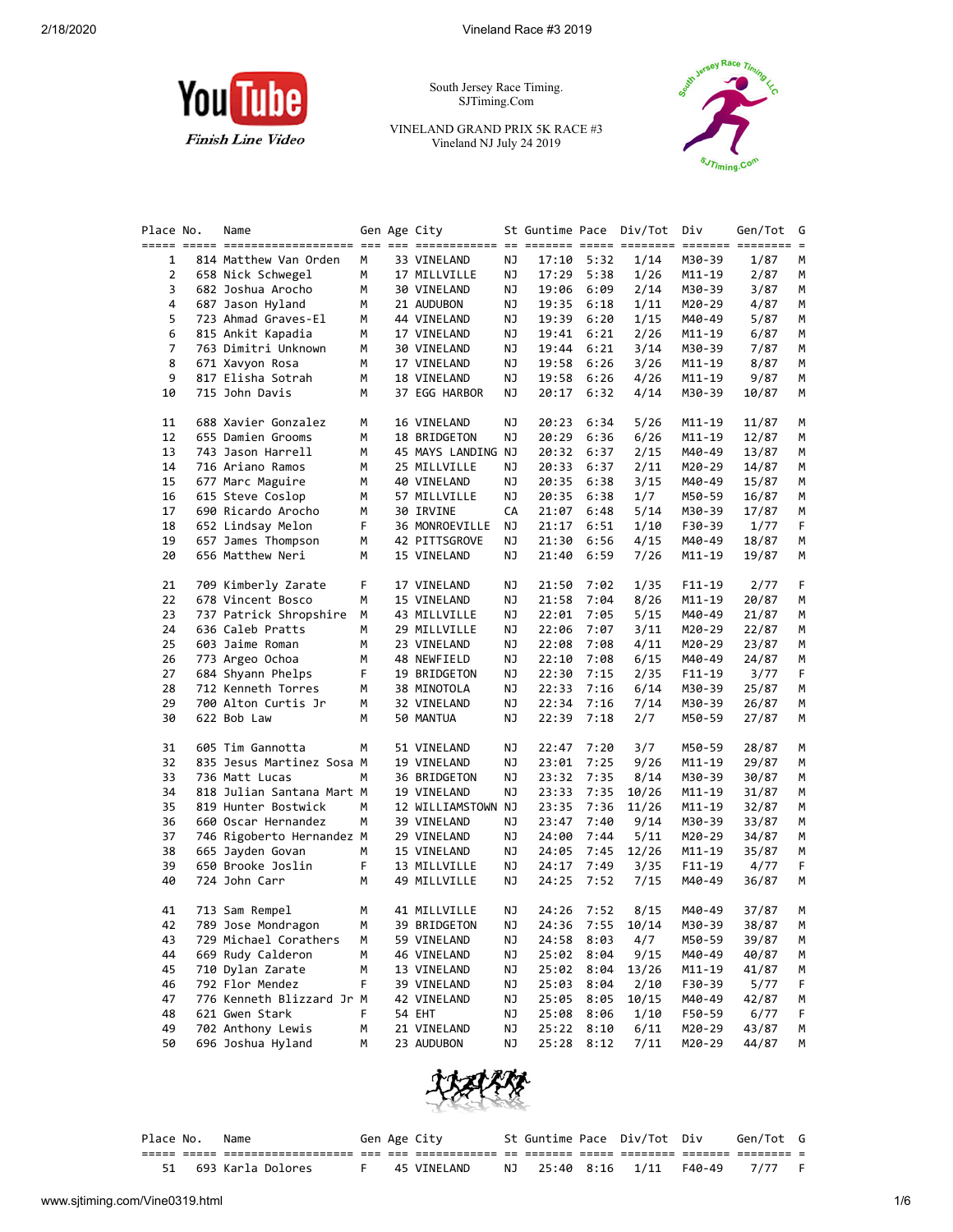### 2/18/2020 Vineland Race #3 2019

| 52  | 646 Craig Minarich        | М  | 43 NEWFIELD        | ΝJ        | 25:40          | 8:16 | 11/15         | M40-49             | 45/87 | М      |
|-----|---------------------------|----|--------------------|-----------|----------------|------|---------------|--------------------|-------|--------|
| 53  | 761 Giovanni Espana       | M  | 19 VINELAND        | NJ        | 25:48          | 8:18 | 14/26         | M11-19             | 46/87 | М      |
| 54  | 666 Anthony Cervini       | М  | 16 VINELAND        | ΝJ        | 25:51          | 8:20 | 15/26         | M11-19             | 47/87 | М      |
| 55  | 606 Carlos Roman          | M  | 67 VINELAND        | NJ        | 25:54          | 8:21 | 1/5           | M60+               | 48/87 | М      |
| 56  | 744 Aubrey Harrell        | F  | 10 MAYS LANDING NJ |           | 26:00          | 8:22 | 1/2           | <b>F10&amp;UND</b> | 8/77  | F      |
| 57  | 626 Karen Thomas          | F  | 50 PITTSGROVE      | ΝJ        | 26:05          | 8:24 | 2/10          | F50-59             | 9/77  | F      |
| 58  | 807 Trinity Pritchett     | F. | 18 VINELAND        | ΝJ        | 26:09          | 8:25 | 4/35          | $F11-19$           | 10/77 | F      |
| 59  |                           |    |                    |           |                |      |               |                    |       |        |
|     | 704 Cesar Hernandez       | М  | 18 VINELAND        | ΝJ        | 26:15          | 8:27 | 16/26         | M11-19             | 49/87 | М      |
| 60  | 698 Eduardo Dolores       | М  | 49 VINELAND        | ΝJ        | 26:18          | 8:28 | 12/15         | M40-49             | 50/87 | M      |
| 61  | 699 Alton Curtis III      | М  | 11 VINELAND        | ΝJ        | 26:25          | 8:31 | 17/26         | M11-19             | 51/87 | М      |
| 62  | 703 Rudy Hernandez        | М  | 26 VINELAND        | ΝJ        | 26:32          | 8:33 | 8/11          | M20-29             | 52/87 | М      |
| 63  | 747 Zulai Carrion         | F  | 27 VINELAND        | ΝJ        | 26:38          | 8:35 | 1/7           | $F20-29$           | 11/77 | F      |
| 64  |                           |    |                    |           |                |      |               |                    |       |        |
|     | 686 Norby Vondra          | м  | 63 PITTSGROVE      | ΝJ        | 26:39          | 8:35 | 2/5           | M60+               | 53/87 | М      |
| 65  | 827 David Morazes         | M  | 49 GRAHAM          | <b>NC</b> | 26:40          | 8:35 | 13/15         | M40-49             | 54/87 | M      |
| 66  | 750 Marissa Rivera        | F  | 16 VINELAND        | ΝJ        | 26:44          | 8:36 | 5/35          | $F11 - 19$         | 12/77 | F      |
| 67  | 654 Latoya Carter         | F  | 32 VINELAND        | NJ        | 26:46          | 8:37 | 3/10          | F30-39             | 13/77 | F      |
| 68  | 672 Jacob Alvarez         | М  | 12 VINELAND        | ΝJ        | 26:56          | 8:40 | 18/26         | M11-19             | 55/87 | М      |
| 69  | 717 Gabby Brown           | F  | 12 VINELAND        | ΝJ        | 27:02          | 8:42 | 6/35          | $F11-19$           | 14/77 | F      |
| 70  | 624 Meg Carlin            | F  | 33 VINELAND        | ΝJ        | 27:08          | 8:44 | 4/10          | F30-39             | 15/77 | F      |
| 71  | 725 Justin Panella        | M  | 50 NEWFIELD        | NJ        | 27:19          | 8:48 | 5/7           | M50-59             | 56/87 | M      |
| 72  | 637 Felix Maldonado       | M  | 33 SALEM           | NJ        | 27:24          | 8:49 | 11/14         | M30-39             | 57/87 | М      |
|     |                           |    |                    |           |                |      |               |                    |       |        |
| 73  | 628 Mark Shepard          | М  | 60 VINELAND        | ΝJ        | 27:24          | 8:50 | 3/5           | M60+               | 58/87 | М      |
| 74  | 642 Richard Smith         | M  | 64 VINELAND        | ΝJ        | 27:27          | 8:51 | 4/5           | M60+               | 59/87 | М      |
| 75  | 675 Michael Green         | М  | 16 VINELAND        | ΝJ        | 27:31          | 8:52 | 19/26         | M11-19             | 60/87 | М      |
| 76  | 745 Zara Elahi            | F  | 16 VINELAND        | ΝJ        | 27:40          | 8:55 | 7/35          | F11-19             | 16/77 | F      |
| 77  | 809 Tyler Muessig         | M  | 15 VINELAND        | NJ        | 27:41          | 8:55 | 20/26         | M11-19             | 61/87 | М      |
| 78  | 701 Eric Love             | M  | 30 VINELAND        | NJ        | 27:44          | 8:56 | 12/14         | M30-39             | 62/87 | М      |
| 79  | 616 Carleigh Gallardo     | F  | 24 PITTSGROVE      | ΝJ        | 27:48          | 8:57 | 2/7           | $F20-29$           | 17/77 | F      |
| 80  | 649 Amanda McClosky       | F  | 29 BRIDGETON       | ΝJ        | 28:02          | 9:02 | 3/7           | F20-29             | 18/77 | F      |
| 81  | 834 Anthony Vargas        | М  | 34 UNKNOWN         | ΝJ        | 28:03          | 9:02 | 13/14         | M30-39             | 63/87 | М      |
| 82  | 748 Luz Pinedo            | F  | 24 BUENA           | ΝJ        | 28:19          | 9:07 | 4/7           | $F20-29$           | 19/77 | F      |
| 83  | 795 Rabiba Chaudhary      | F  |                    |           |                | 9:15 |               |                    |       | F      |
| 84  | 613 Carlos Nunez          | Μ  | 16 VINELAND        | ΝJ<br>NJ  | 28:44<br>28:44 | 9:15 | 8/35<br>14/14 | F11-19             | 20/77 |        |
|     |                           |    | 38 VINELAND        |           |                |      |               | M30-39             | 64/87 | М      |
| 85  | 638 Cynthia Lascarez      | F  | 19 VINELAND        | ΝJ        | 28:52          | 9:18 | 9/35          | $F11-19$           | 21/77 | F      |
| 86  | 740 Stefaniya Zozulye     | F  | 15 VINELAND        | ΝJ        | 28:56          | 9:19 | 10/35         | $F11-19$           | 22/77 | F      |
| 87  | 810 Isabella Sulzer       | F  | 16 VINELAND        | ΝJ        | 28:57          | 9:19 | 11/35         | $F11-19$           | 23/77 | F      |
| 88  | 707 Teresa Houck          | F  | 25 MILLVILLE       | ΝJ        | 28:59          | 9:20 | 5/7           | F20-29             | 24/77 | F      |
| 89  | 770 Dominic Bosco         | м  | 13 VINELAND        | ΝJ        | 29:06          | 9:22 | 21/26         | M11-19             | 65/87 | м      |
| 90  | 659 Leticia Hernandez     | F  | 37 VINELAND        | NJ        | 29:06          | 9:22 | 5/10          | F30-39             | 25/77 | F      |
| 91  | 742 Brandon Muessig       | М  | 25 VINELAND        | NJ        | 29:16          | 9:26 | 9/11          | M20-29             | 66/87 | М      |
| 92  | 769 Justin Panella Jr     | М  | 10 NEWFIELD        | ΝJ        | 29:22          | 9:28 | 1/9           | M10&UND            | 67/87 | М      |
| 93  |                           | F  |                    |           |                |      |               |                    |       |        |
| 94  | 618 Joanna Hackett        | F  | 37 MILLVILLE       | ΝJ        | 29:24          | 9:28 | 6/10          | F30-39             | 26/77 | F<br>F |
|     | 824 Grace O'Neill         |    | 12 PITTSGROVE      | ΝJ        | 29:25          | 9:28 | 12/35         | $F11-19$           | 27/77 |        |
| 95  | 832 Carlos Ramos          | М  | 22 VINELAND        | ΝJ        | 29:27          | 9:29 | 10/11         | M20-29             | 68/87 | М      |
| 96  | 681 Denise Vondra         | F  | 64 PITTSGROVE      | ΝJ        | 29:39          | 9:33 | 1/2           | F60+               | 28/77 | F      |
| 97  | 691 Ezriela Chaniz-Rico F |    | 17 VINELAND        | ΝJ        | 29:42          | 9:34 | 13/35         | $F11-19$           | 29/77 | F      |
| 98  | 721 Kathleen Rambone      | F  | 54 PITTSGROVE      | ΝJ        | 29:43          | 9:34 | 3/10          | F50-59             | 30/77 | F      |
| 99  | 757 Rian Espaa            | М  | 9 VINELAND         | ΝJ        | 29:47          | 9:36 | 2/9           | M10&UND            | 69/87 | М      |
| 100 | 812 Christopher Amato     | M  | 10 VINELAND        | NJ        | 29:52          | 9:37 | 3/9           | M10&UND            | 70/87 | м      |



| Place No. | Name                      |      | Gen Age City |     | St Guntime Pace |             | Div/Tot | Div        | Gen/Tot G |    |
|-----------|---------------------------|------|--------------|-----|-----------------|-------------|---------|------------|-----------|----|
|           | ==================        | $==$ | ==========   |     |                 |             | =====   | =======    |           |    |
| 101       | 799 Isabella Cooney       | F.   | 12 VINELAND  | NJ  | 30:01           | 9:40        | 14/35   | $F11-19$   | 31/77     | -F |
| 102       | 805 Lia Shearburn         | F    | 11 VINELAND  | NJ  | 30:01           | 9:40        | 15/35   | $F11-19$   | 32/77     | F  |
| 103       | 719 Bobby Buono           | M    | 11 VINELAND  | NJ  | 30:04           | 9:41        | 22/26   | $M11 - 19$ | 71/87     | м  |
| 104       | 614 Toni Coslop           | F.   | 51 MILLVILLE | NJ  | 30:09           | 9:43        | 4/10    | F50-59     | 33/77     | F  |
| 105       | 784 Jacob Brown           | М    | 10 VINELAND  | NJ  | 30:39           | 9:52        | 4/9     | M10&UND    | 72/87     | м  |
| 106       | 813 Pauline Klimsza       | F.   | 15 VINELAND  | NJ  | 30:39           | 9:52        | 16/35   | $F11-19$   | 34/77     | F  |
| 107       | 708 Brian Whitsell        | м    | 27 MILLVILLE | NJ  | 30:44           | 9:54        | 11/11   | M20-29     | 73/87     | M  |
| 108       | 697 Teresa Whitsell       | F    | 51 BRIDGETON | NJ. | 30:44           | 9:54        | 5/10    | F50-59     | 35/77     | F  |
| 109       | 661 Jessica Melo          | F    | 17 VINELAND  | NJ. |                 | 30:52 9:56  | 17/35   | $F11-19$   | 36/77     | F  |
| 110       | 808 Natalie Muessig       | F    | 15 VINELAND  | NJ. |                 | 31:02 10:00 | 18/35   | $F11-19$   | 37/77     | -F |
|           |                           |      |              |     |                 |             |         |            |           |    |
| 111       | 741 Kiana Zheng           | F.   | 16 VINELAND  | ΝJ  |                 | 31:04 10:00 | 19/35   | $F11-19$   | 38/77     | -F |
| 112       | 811 Giovanna Amato        | F    | 14 VINELAND  | NJ  |                 | 31:05 10:01 | 20/35   | $F11-19$   | 39/77     | F  |
| 113       | 664 Elva Hernandez        | F    | 47 VINELAND  | NJ  |                 | 31:07 10:01 | 2/11    | $F40-49$   | 40/77     | F  |
| 114       | 822 Patrick McGrory, Jr M |      | 9 VINELAND   | NJ  |                 | 31:09 10:02 | 5/9     | M10&UND    | 74/87     | M  |
| 115       | 823 Patrick McGrory       | М    | 42 VINELAND  | NJ  |                 | 31:09 10:02 | 14/15   | M40-49     | 75/87     | M  |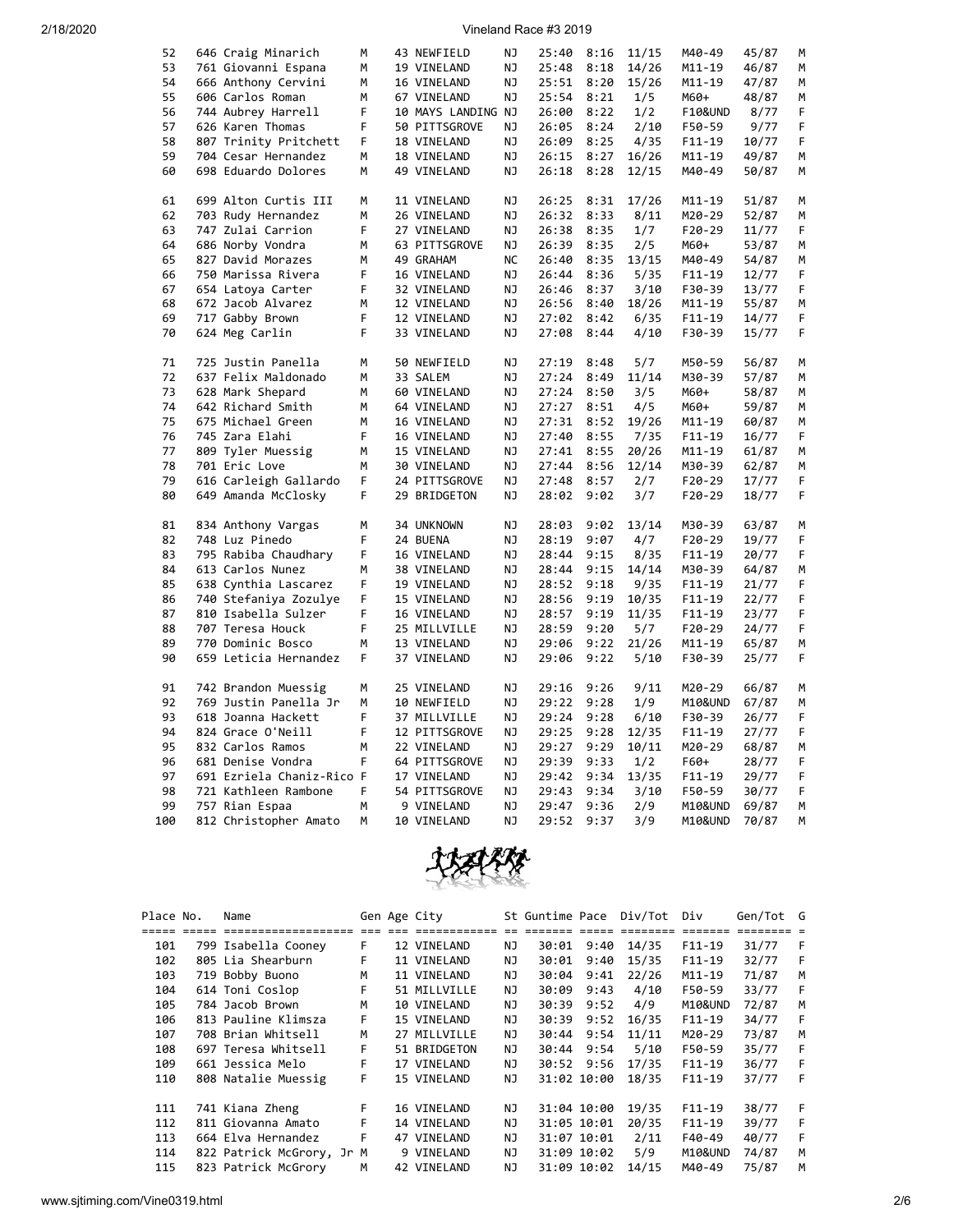### 2/18/2020 Vineland Race #3 2019

| 116 | 749 Natalie Chick     | F | 52 BRIDGETON   | NJ  | 31:33 10:10 | 6/10  | F50-59     | 41/77 | F |
|-----|-----------------------|---|----------------|-----|-------------|-------|------------|-------|---|
| 117 | 718 Elena Buono       | F | 12 VINELAND    | NJ  | 31:33 10:10 | 21/35 | $F11-19$   | 42/77 | F |
| 118 | 612 Omar Escot        | М | 41 VINELAND    | NJ  | 31:47 10:14 | 15/15 | M40-49     | 76/87 | M |
| 119 | 803 Lucas Knoop       | M | 15 CEDARVILLE  | ΝJ  | 31:52 10:16 | 23/26 | M11-19     | 77/87 | M |
| 120 | 768 Ricky Dilan       | М | 53 PORT NORRIS | NJ  | 32:17 10:24 | 6/7   | M50-59     | 78/87 | M |
|     |                       |   |                |     |             |       |            |       |   |
| 121 | 816 Melody Mercado    | F | 15 VINELAND    | NJ  | 32:33 10:29 | 22/35 | $F11 - 19$ | 43/77 | F |
| 122 | 625 Russell Chappius  | M | 53 VINELAND    | NJ  | 32:34 10:29 | 7/7   | M50-59     | 79/87 | M |
| 123 | 804 Kalli Knopp       | F | 12 CEADERVILLE | NJ  | 33:11 10:41 | 23/35 | $F11 - 19$ | 44/77 | F |
| 124 | 755 Charles Apprendi  | М | 64 VINELAND    | NJ  | 33:15 10:42 | 5/5   | M60+       | 80/87 | M |
| 125 | 826 Iriz Gonzalez     | F | 40 VINELAND    | NJ  | 33:22 10:45 | 3/11  | F40-49     | 45/77 | F |
| 126 | 801 Taylar Knoop      | F | 12 CEDARVILLE  | NJ  | 33:41 10:51 | 24/35 | $F11-19$   | 46/77 | F |
| 127 | 720 Holly Buono       | F | 39 VINELAND    | NJ  | 33:47 10:53 | 7/10  | F30-39     | 47/77 | F |
| 128 | 785 Jennifer Brown    | F | 43 VINELAND    | NJ  | 33:47 10:53 | 4/11  | F40-49     | 48/77 | F |
| 129 | 783 Giovanna Archetto | F | 12 VINELAND    | NJ  | 33:48 10:53 | 25/35 | $F11-19$   | 49/77 | F |
| 130 | 786 Juliana Ferus     | F | 12 VINELAND    | NJ  | 33:48 10:53 | 26/35 | $F11 - 19$ | 50/77 | F |
|     |                       |   |                |     |             |       |            |       |   |
| 131 | 617 Carmen Rivera     | F | 54 VINELAND    | NJ  | 34:13 11:01 | 7/10  | F50-59     | 51/77 | F |
| 132 | 780 Leah Calderon     | F | 11 VINELAND    | NJ  | 34:19 11:03 | 27/35 | $F11 - 19$ | 52/77 | F |
| 133 | 676 Laura Maguire     | F | 35 VINELAND    | NJ  | 34:21 11:04 | 8/10  | F30-39     | 53/77 | F |
| 134 | 778 Lucas Tollindri   | М | 7 VINELAND     | NJ  | 34:27 11:06 | 6/9   | M10&UND    | 81/87 | M |
| 135 | 788 Christina Ferus   | F | 41 VINELAND    | NJ  | 34:28 11:06 | 5/11  | F40-49     | 54/77 | F |
| 136 | 833 Susan Hickey      | F | 47 VINELAND    | NJ  | 34:28 11:06 | 6/11  | $F40-49$   | 55/77 | F |
| 137 | 714 Joyce Rempel      | F | 39 MILLVILLE   | NJ  | 34:30 11:07 | 9/10  | F30-39     | 56/77 | F |
| 138 | 627 Lizette Cortes    | F | 50 MILLVILLE   | NJ  | 34:32 11:07 | 8/10  | F50-59     | 57/77 | F |
| 139 | 802 Shelbi Knoop      | F | 12 CEDARVILLE  | NJ  | 35:17 11:22 | 28/35 | $F11 - 19$ | 58/77 | F |
| 140 | 806 Skylar Candelaria | F | 12 VINELAND    | NJ  | 35:17 11:22 | 29/35 | $F11 - 19$ | 59/77 | F |
|     |                       |   |                |     |             |       |            |       |   |
| 141 | 734 Emily Jones       | F | 17 VINELAND    | NJ  | 35:30 11:26 | 30/35 | $F11 - 19$ | 60/77 | F |
| 142 | 706 Nicole Troast     | F | 49 NORTHFIELD  | NJ  | 35:33 11:27 | 7/11  | $F40-49$   | 61/77 | F |
| 143 | 601 Kristen Timmons   | F | 28 VINELAND    | NJ. | 36:26 11:44 | 6/7   | $F20-29$   | 62/77 | F |
| 144 | 760 Jenny Espana      | F | 13 VINELAND    | NJ  | 36:39 11:48 | 31/35 | $F11 - 19$ | 63/77 | F |
| 145 | 670 Noah Calderon     | М | 13 VINELAND    | NJ  | 36:49 11:51 | 24/26 | $M11 - 19$ | 82/87 | M |
| 146 | 836 Doris Unknown     | F | 61 VINELAND    | ΝJ  | 36:53 11:53 | 2/2   | F60+       | 64/77 | F |
| 147 | 798 Elizabeth Cooney  | F | 45 VINELAND    | NJ  | 36:57 11:54 | 8/11  | $F40-49$   | 65/77 | F |
| 148 | 764 Robert Espana     | М | 10 VINELAND    | NJ  | 37:20 12:01 | 7/9   | M10&UND    | 83/87 | M |
| 149 | 777 Caleb Giron       | M | 13 VINELAND    | NJ  | 37:25 12:03 | 25/26 | M11-19     | 84/87 | M |
| 150 | 825 Christina Love    | F | 32 VINELAND    | NJ  | 37:28 12:04 | 10/10 | F30-39     | 66/77 | F |



| Place No. | Name                   |    | Gen Age City   |     | St Guntime Pace |             | Div/Tot | Div                | Gen/Tot G |     |
|-----------|------------------------|----|----------------|-----|-----------------|-------------|---------|--------------------|-----------|-----|
|           |                        |    |                |     |                 |             |         |                    |           |     |
| 151       | 607 Tara Webb          | F. | 47 VINELAND    | ΝJ  |                 | 37:34 12:06 | 9/11    | F40-49             | 67/77     | - F |
| 152       | 680 Hennah Geftic      | F  | 18 VINELAND    | NJ  |                 | 37:49 12:11 | 32/35   | $F11-19$           | 68/77     | -F  |
| 153       | 722 Eleonora Chernenko | F. | 15 VINELAND    | NJ  |                 | 37:54 12:12 | 33/35   | $F11-19$           | 69/77     | -F  |
| 154       | 794 Kynaat Moosvi      | F  | 20 VINELAND    | NJ  |                 | 38:33 12:25 | 7/7     | $F20-29$           | 70/77     | - F |
| 155       | 685 Elizabeth Lascarez | F. | 16 VINELAND    | NJ  |                 | 39:16 12:39 | 34/35   | $F11-19$           | 71/77     | F   |
| 156       | 820 Kim Mastrobuono    | F. | 52 MILLVILLE   | NJ  |                 | 39:54 12:51 | 9/10    | F50-59             | 72/77     | -F  |
| 157       | 830 Emily Lascarez     | F  | 7 VINELAND     | NJ  | 40:23 13:00     |             | 2/2     | <b>F10&amp;UND</b> | 73/77     | -F  |
| 158       | 831 Ofelia Espana      | F. | 43 VINELAND    | ΝJ  | 40:23 13:00     |             | 10/11   | F40-49             | 74/77     | F   |
| 159       | 762 Edwin Espana       | М  | 12 VINELAND    | NJ  | 41:53 13:29     |             | 26/26   | $M11 - 19$         | 85/87     | М   |
| 160       | 602 Susan Harrell      | F. | 54 MONROEVILLE | NJ. | 42:27 13:40     |             | 10/10   | F50-59             | 75/77     | -F  |
| 161       | 653 Alyssa Webb        | F. | 17 VINELAND    | NJ  |                 | 42:45 13:46 | 35/35   | $F11-19$           | 76/77     | F   |
| 162       | 787 Daniel Ferus       | М  | 8 VINELAND     | NJ  | 43:56 14:09     |             | 8/9     | M10&UND            | 86/87     | M   |
| 163       | 829 Luca Buono         | М  | 8 VINELAND     | NJ  | 44:23 14:17     |             | 9/9     | M10&UND            | 87/87     | м   |
| 164       | 828 Aliscia Archetto   | F  | 40 VINELAND    | ΝJ  | 45:46 14:44     |             | 11/11   | F40-49             | 77/77     | F   |



### OVERALL WINNERS - 5K

### TOP MALE FINISHERS

| Place O'All No. |              | Name                    | Ag City      |     | St Guntime |  |
|-----------------|--------------|-------------------------|--------------|-----|------------|--|
|                 |              |                         |              |     |            |  |
|                 |              | 1 814 Matthew Van Orden | 33 VINELAND  | NJ. | 17:10      |  |
|                 | 2            | 658 Nick Schwegel       | 17 MILLVILLE | NJ. | 17:29      |  |
|                 | $\mathbf{R}$ | 682 Joshua Arocho       | 30 VINELAND  | N J | 19:06      |  |
|                 |              |                         |              |     |            |  |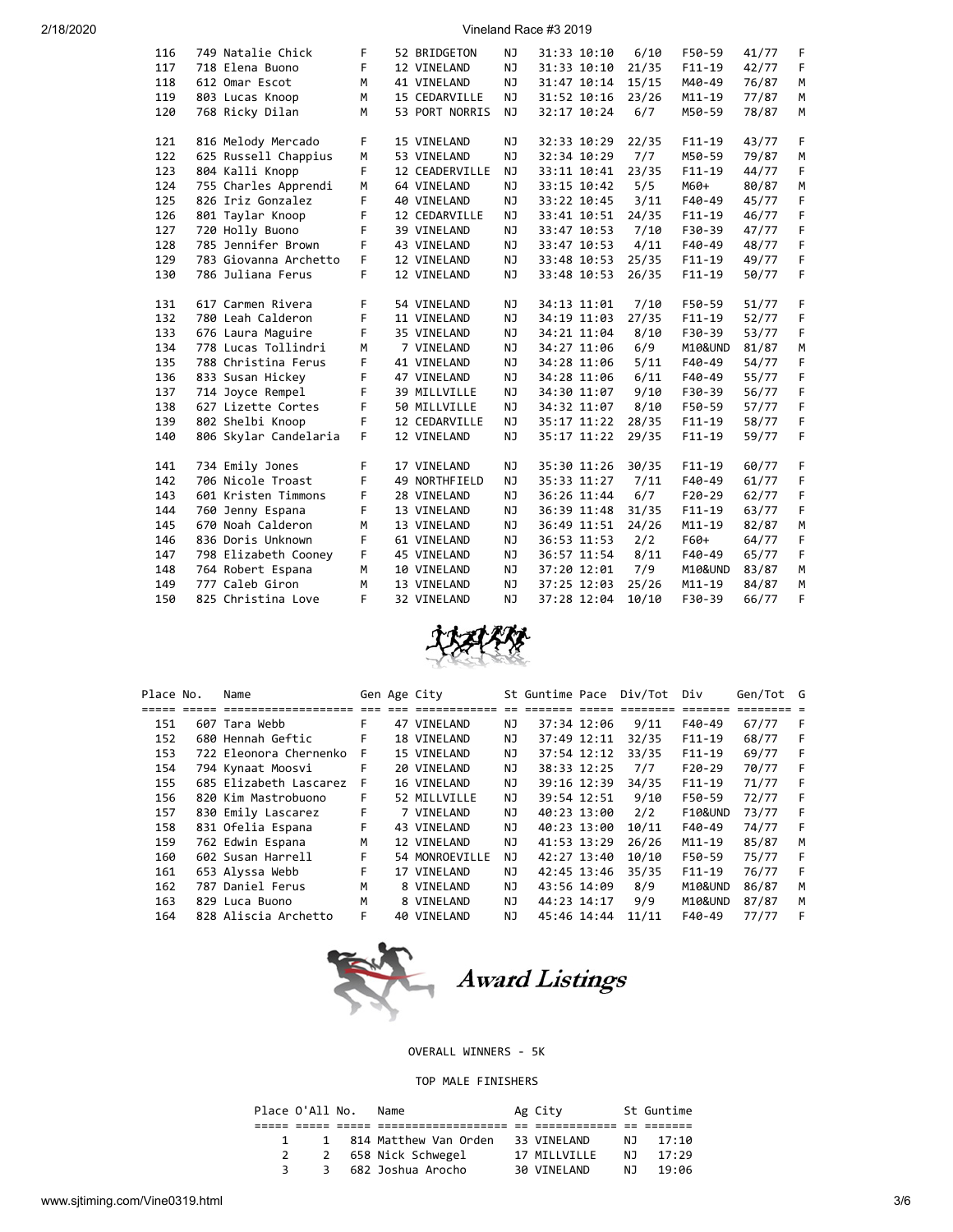#### 2/18/2020 Vineland Race #3 2019

|  | 4 687 Jason Hyland    | 21 AUDUBON  | NJ 19:35 |
|--|-----------------------|-------------|----------|
|  | 5 723 Ahmad Graves-El | 44 VINELAND | NJ 19:39 |

### TOP FEMALE FINISHER

|    | Place O'All No. | Name                   | Ag City           |     | St Guntime |
|----|-----------------|------------------------|-------------------|-----|------------|
|    |                 |                        |                   |     |            |
|    | 19              | 652 Lindsay Melon      | 36 MONROEVILLE NJ |     | 21:17      |
|    | 2               | 22 709 Kimberly Zarate | 17 VINELAND       | NJ  | 21:50      |
|    | 28<br>3         | 684 Shyann Phelps      | 19 BRIDGETON      | NJ. | 22:30      |
| 4  | 40              | 650 Brooke Joslin      | 13 MILLVILLE      | N J | 24:17      |
| 5. | 47              | 792 Flor Mendez        | 39 VINELAND       | ΝJ  | 25:03      |



### AGE-GROUP RESULTS

# MALE AGE GROUP: 1 - 10 (3 WINNERS)

|   | Place O'All No. | Name                        | Age City    |     | St Guntime |
|---|-----------------|-----------------------------|-------------|-----|------------|
|   |                 |                             |             |     |            |
|   | 93              | 769 Justin Panella Jr       | 10 NEWFIELD | N J | 29:22      |
| 2 |                 | 100 757 Rian Espaa          | 9 VINELAND  | N J | 29:47      |
| 3 | 101             | 812 Christopher Amato       | 10 VINELAND | NJ. | 29:52      |
| 4 | 106             | 784 Jacob Brown             | 10 VINELAND | N J | 30:39      |
| 5 |                 | 115 822 Patrick McGrory, Jr | 9 VINELAND  | NJ. | 31:09      |

FEMALE AGE GROUP: 1 - 10 (3 WINNERS)

| Place O'All No. | Name                     | Age City           | St Guntime |
|-----------------|--------------------------|--------------------|------------|
|                 |                          |                    |            |
|                 | 57   744 Aubrey Harrell  | 10 MAYS LANDING NJ | 26:00      |
|                 | 2 158 830 Emily Lascarez | 7 VINELAND         | NJ 40:23   |

MALE AGE GROUP: 11 - 19 (3 WINNERS)

|   |    |              | Name                      |                                                                                                       |                                                                                      | St Guntime |
|---|----|--------------|---------------------------|-------------------------------------------------------------------------------------------------------|--------------------------------------------------------------------------------------|------------|
|   |    |              |                           |                                                                                                       |                                                                                      |            |
|   |    |              |                           |                                                                                                       | N J                                                                                  | 19:41      |
|   |    |              |                           |                                                                                                       | NJ.                                                                                  | 19:58      |
|   | 9  |              |                           |                                                                                                       | N J                                                                                  | 19:58      |
| 4 | 12 |              |                           |                                                                                                       | N J                                                                                  | 20:23      |
|   | 13 |              |                           |                                                                                                       | N J                                                                                  | 20:29      |
|   |    | 2<br>3<br>5. | Place O'All No.<br>6<br>8 | 815 Ankit Kapadia<br>671 Xavyon Rosa<br>817 Elisha Sotrah<br>688 Xavier Gonzalez<br>655 Damien Grooms | Age City<br>17 VINELAND<br>17 VINELAND<br>18 VINELAND<br>16 VINELAND<br>18 BRIDGETON |            |

# FEMALE AGE GROUP: 11 - 19 (3 WINNERS)

|              | Place O'All No. | Name                  | Age City     |     | St Guntime |
|--------------|-----------------|-----------------------|--------------|-----|------------|
|              |                 |                       |              |     |            |
| $\mathbf{1}$ | 40              | 650 Brooke Joslin     | 13 MILLVILLE | N J | 24:17      |
| 2            | 59              | 807 Trinity Pritchett | 18 VINELAND  | N J | 26:09      |
| 3            | 67              | 750 Marissa Rivera    | 16 VINELAND  | N J | 26:44      |
| 4            | 70              | 717 Gabby Brown       | 12 VINELAND  | N J | 27:02      |
| 5.           |                 | 77 745 Zara Elahi     | 16 VINELAND  | N J | 27:40      |

MALE AGE GROUP: 20 - 29 (3 WINNERS)

|               | Place O'All No. | Name                                | Age City     |     | St Guntime |
|---------------|-----------------|-------------------------------------|--------------|-----|------------|
|               |                 |                                     |              |     |            |
|               | 4               | 687 Jason Hyland                    | 21 AUDUBON   | NJ. | 19:35      |
| $\mathcal{P}$ |                 | 15 716 Ariano Ramos                 | 25 MILLVILLE | N J | 20:33      |
| 3             | 25.             | 636 Caleb Pratts                    | 29 MTIIVTIIF | N J | 22:06      |
| 4             | 26              | 603 Jaime Roman                     | 23 VTNFLAND  | ΝJ  | 22:08      |
| 5.            | 38              | 746 Rigoberto Hernandez 29 VINELAND |              | N J | 24:00      |
|               |                 |                                     |              |     |            |

FEMALE AGE GROUP: 20 - 29 (3 WINNERS)

|    | Place O'All No. | Name                  | Age City      |     | St Guntime |
|----|-----------------|-----------------------|---------------|-----|------------|
|    |                 |                       |               |     |            |
|    | 64              | 747 Zulai Carrion     | 27 VINELAND   | N J | 26:38      |
| 2  | 80              | 616 Carleigh Gallardo | 24 PITTSGROVE | N J | 27:48      |
| 3  | 81              | 649 Amanda McClosky   | 29 BRIDGETON  | N J | 28:02      |
| 4  | 83              | 748 Luz Pinedo        | 24 BUENA      | ΝJ  | 28:19      |
| 5. | 89              | 707 Teresa Houck      | 25 MILLVILLE  | N J | 28:59      |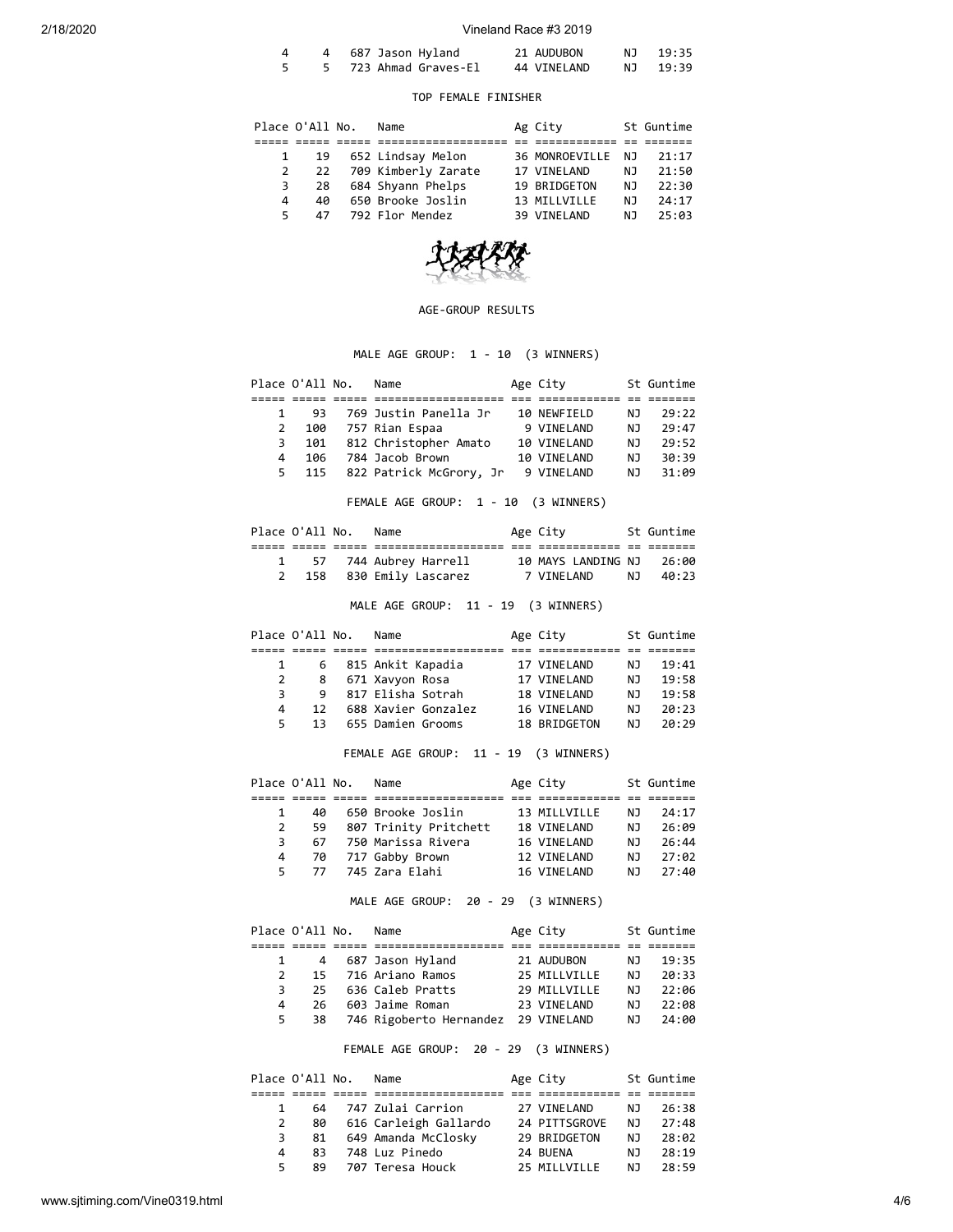### MALE AGE GROUP: 30 - 39 (3 WINNERS)

|                | Place O'All No. |                 | Name                                                  | Age City                                 |            | St Guntime           |
|----------------|-----------------|-----------------|-------------------------------------------------------|------------------------------------------|------------|----------------------|
| 1              | 7               |                 | 763 Dimitri Unknown                                   | 30 VINELAND                              | NJ         | 19:44                |
| 2              | 11              |                 |                                                       | 37 EGG HARBOR                            | NJ         |                      |
|                |                 |                 | 715 John Davis                                        |                                          |            | 20:17                |
| 3              | 18              |                 | 690 Ricardo Arocho                                    | 30 IRVINE<br>38 MINOTOLA                 | CA<br>NJ   | 21:07                |
| 4              | 29              |                 | 712 Kenneth Torres                                    |                                          |            | 22:33                |
| 5              | 30              |                 | 700 Alton Curtis Jr                                   | 32 VINELAND                              | NJ         | 22:34                |
|                |                 |                 | FEMALE AGE GROUP: 30 - 39 (3 WINNERS)                 |                                          |            |                      |
|                | Place O'All No. |                 | Name                                                  | Age City                                 |            | St Guntime           |
| 1              | 47              |                 | 792 Flor Mendez                                       | 39 VINELAND                              | NJ         | 25:03                |
| 2              | 68              |                 |                                                       |                                          |            | 26:46                |
| 3              | 71              |                 | 654 Latoya Carter 32 VINELAND<br>624 Meg Carlin       | 33 VINELAND                              | NJ<br>NJ   | 27:08                |
| 4              | 91              |                 | 659 Leticia Hernandez 37 VINELAND                     |                                          | <b>NJ</b>  |                      |
|                |                 |                 |                                                       |                                          |            | 29:06                |
| 5              | 94              |                 | 618 Joanna Hackett                                    | 37 MILLVILLE                             | NJ         | 29:24                |
|                |                 |                 | MALE AGE GROUP: 40 - 49 (3 WINNERS)                   |                                          |            |                      |
|                | Place O'All No. |                 | Name                                                  | Age City                                 |            | St Guntime           |
| 1              | 5               |                 | 723 Ahmad Graves-El                                   | 44 VINELAND                              | NJ         | 19:39                |
| $\overline{2}$ | 14              |                 | 743 Jason Harrell                                     |                                          |            | 20:32                |
| 3              | 16              |                 | 677 Marc Maguire                                      | 45 MAYS LANDING NJ<br>40 VINELAND     NJ |            | 20:35                |
| 4              | 20              |                 | 657 James Thompson 42 PITTSGROVE                      |                                          |            | 21:30                |
| 5              | 24              |                 | 737 Patrick Shropshire 43 MILLVILLE                   |                                          | NJ<br>NJ 1 | 22:01                |
|                |                 |                 | FEMALE AGE GROUP: 40 - 49 (3 WINNERS)                 |                                          |            |                      |
|                | Place O'All No. |                 | Name                                                  | Age City                                 |            | St Guntime           |
|                |                 |                 |                                                       |                                          |            |                      |
| 1              | 52              |                 | 693 Karla Dolores                                     | 45 VINELAND                              | NJ         | 25:40                |
| 2              | 114             |                 | 664 Elva Hernandez                                    | 47 VINELAND<br>40 VINELAND               | NJ         | 31:07                |
| 3              | 126             |                 | 826 Iriz Gonzalez                                     |                                          | <b>NJ</b>  | 33:22                |
| 4              | 129             |                 | 785 Jennifer Brown                                    |                                          |            | 33:47                |
| 5              | 136             |                 | 788 Christina Ferus                                   | 43 VINELAND<br>41 VINELAND               | NJ<br>NJ   | 34:28                |
|                |                 |                 | MALE AGE GROUP: 50 - 59 (3 WINNERS)                   |                                          |            |                      |
|                |                 | Place O'All No. | Name                                                  | Age City                                 |            | St Guntime           |
|                |                 |                 |                                                       |                                          |            |                      |
| 1              | 17              |                 | 615 Steve Coslop                                      | 57 MILLVILLE                             | NJ         | 20:35                |
| $\overline{2}$ | 31              |                 | 622 Bob Law                                           | 50 MANTUA                                | NJ         | 22:39                |
| 3              | 32              |                 | 605 Tim Gannotta                                      | 51 VINELAND                              | NJ         | 22:47                |
| 4              | 44              |                 | 729 Michael Corathers                                 | 59 VINELAND<br>50 NEWFIELD               | NJ 1       | 24:58                |
| 5              | 72              |                 | 725 Justin Panella                                    | 50 NEWFIELD                              | NJ         | 27:19                |
|                |                 |                 | FEMALE AGE GROUP: 50 - 59 (3 WINNERS)                 |                                          |            |                      |
|                | Place O'All No. |                 | Name                                                  | Age City<br>.========= == =======        |            | St Guntime           |
| 1              | 49              |                 | 621 Gwen Stark                                        | 54 EHT                                   | NJ         | 25:08                |
|                |                 |                 |                                                       | 50 PITTSGROVE                            | NJ 1       |                      |
| 2              | 58              |                 | 626 Karen Thomas                                      |                                          |            | 26:05                |
| 3              | 99              |                 | 721 Kathleen Rambone 54 PITTSGROVE                    |                                          | NJ<br>NJ   | 29:43                |
| 4              | 105             |                 | 614 Toni Coslop                                       | 51 MILLVILLE                             |            | 30:09                |
| 5              | 109             |                 | 697 Teresa Whitsell 51 BRIDGETON                      |                                          | <b>NJ</b>  | 30:44                |
|                |                 |                 | MALE AGE GROUP: 60 - 99 (3 WINNERS)                   |                                          |            |                      |
|                | Place O'All No. |                 | Name<br>===== ===== ===== ==================== === == | Age City                                 |            | St Guntime           |
| 1              | 56              |                 | 606 Carlos Roman                                      |                                          |            |                      |
|                |                 |                 |                                                       | 67 VINELAND                              | NJ         | 25:54                |
| 2              | 65              |                 | 686 Norby Vondra                                      | 63 PITTSGROVE                            | NJ         | 26:39                |
| 3              |                 |                 | 74 628 Mark Shepard                                   | 60 VINELAND                              |            | NJ 27:24<br>NJ 27:27 |
| 4              |                 |                 | 75 642 Richard Smith                                  | 64 VINELAND                              |            |                      |
| 5              | 125             |                 | 755 Charles Apprendi 64 VINELAND                      |                                          | NJ         | 33:15                |
|                |                 |                 | FEMALE AGE GROUP: 60 - 99 (3 WINNERS)                 |                                          |            |                      |
|                |                 |                 |                                                       |                                          |            |                      |